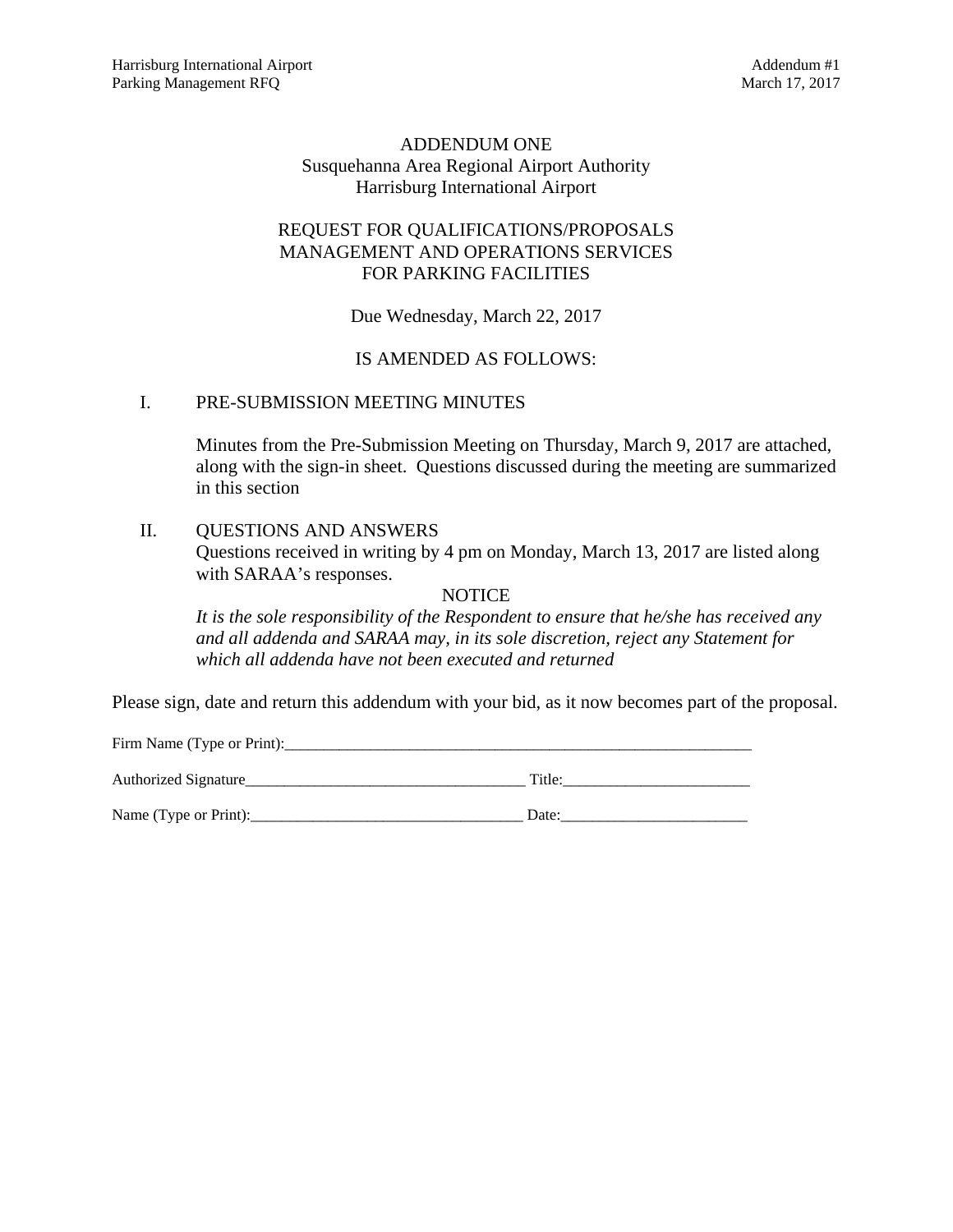#### PRE-SUBMISSION MEETING MINUTES

# Thursday, March 9, 2017, 10:00 am

The following items were discussed during the meeting:

I. Welcome/Introductions

The following staff members from SARAA were present:

| <b>Marshall Stevens</b> | Deputy Executive Director                   |
|-------------------------|---------------------------------------------|
| Tom Peiffer             | Deputy Director, Finance and Administration |
| Marie Byers             | Manager, Parking and Business Relations     |
| Tom Rotondo             | <b>Purchasing Agent</b>                     |

The attached sign-in sheet details other attendees of the meeting.

#### II. Other projects

Marshall Stevens discussed other ongoing projects at the airport that would occur/start in 2017 including the following:

Rehabilitation of the runway Construction of new corporate hangar Construction of new Fixed Base Operator office and hangar Construction of on-airport hotel adjacent to parking garage

III. Qualifications Statement

Marshall Stevens summarized the qualifications by reviewing the process and the schedule found in the RFQ/RFP. All information related to the process can be found on SARAA's web site, www.flyhia.com in the Section titled, "Business and Advertising Opportunities, Airport Projects/RFQ/RFP."

IV. Parking Operation

Marshall Stevens summarized the roles and responsibilities of the Authority and the Parking Operator. He also discussed the current Parking Revenue Control System which is a Federal APD system supported by Richard N. Best Associates. SARAA desires to keep the current system operational for at least a few more years.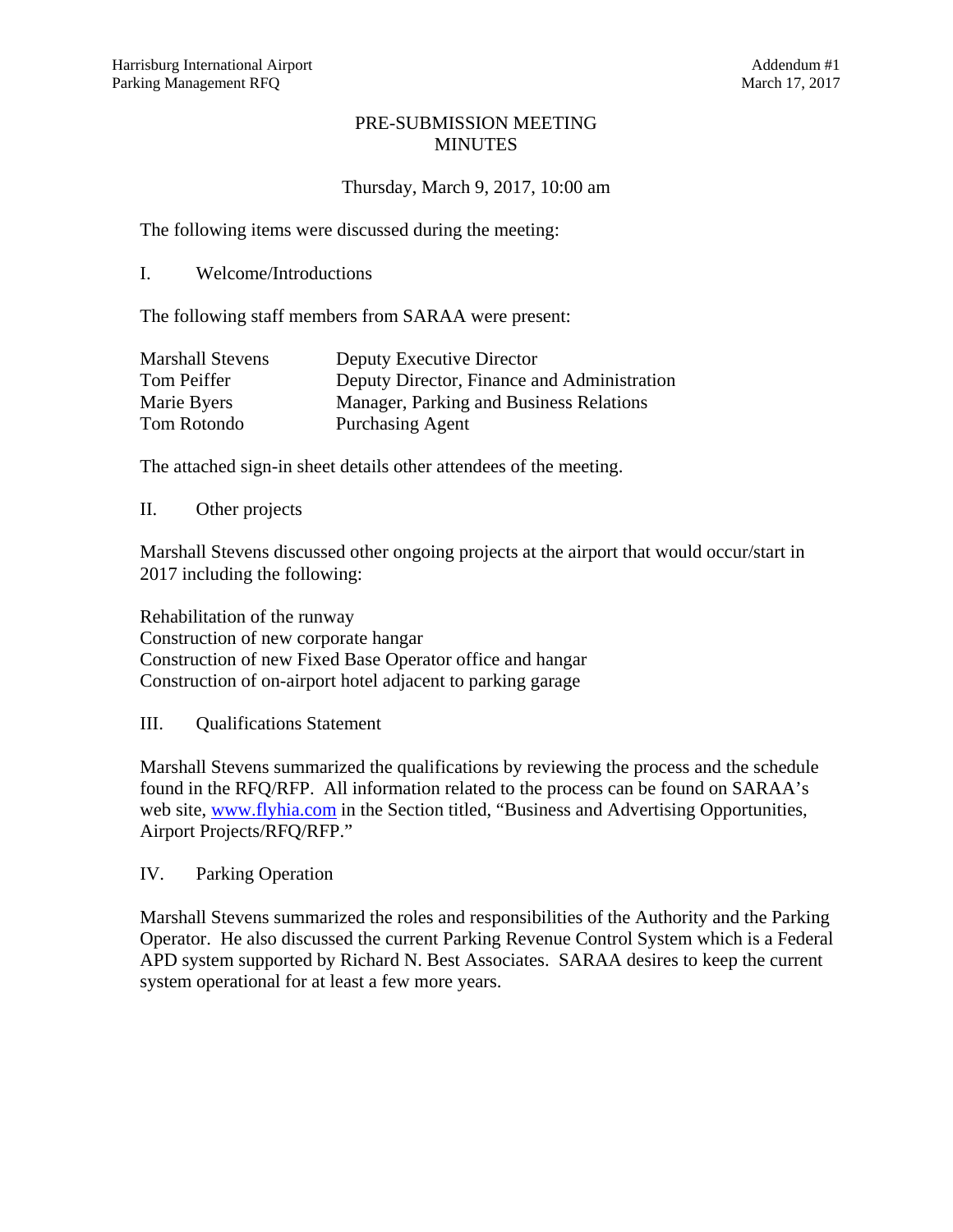# V. Uber Operations

Marshall Stevens mentioned that Uber has been operating at Harrisburg International Airport under an agreement with SARAA since July of 2016. Uber currently pulls a ticket and meets the passengers on the  $3<sup>rd</sup>$  floor of the garage. An Uber driver has 30 minutes to exit the garage without being assessed additional parking fees. Uber pays a per-trip fee for pick-ups directly to SARAA.

# VI. Payment Schedule

Tom Peiffer described the payment schedule for the existing agreement. Reimbursements for payroll expenses are made the same day as payroll for the parking management contractor. All other expenses are paid monthly in arrears.

#### VII. Purchasing

Tom Rotondo discussed the purchasing process. SARAA is responsible for purchasing supplies for the parking operation, and the Parking Management Contractor works directly with the SARAA Purchasing Agent.

VIII. Employee Parking

Marie Byers mentioned that the Parking Management Contractor is responsible for issuing access cards to tenant employees at the airport for access to the employee parking. SARAA provides the cards to the Parking Management Contractor.

#### IX. Questions/Answers

The following questions were discussed during the meeting:

| Question: Did the airport implement nested parking on the $4th$ floor of the garage?<br>Response: The airport added the ability to have nested parking on the 4 <sup>th</sup> floor;<br>however it has not been implemented. |
|------------------------------------------------------------------------------------------------------------------------------------------------------------------------------------------------------------------------------|
| Question: Where is the Parking Management office located?                                                                                                                                                                    |
| Response: The Parking Management Office is located on the first floor of the<br>garage in the northwest corner. There is an additional office located<br>in the building in the long-term parking lot.                       |
| Question: Who orders and stores the tickets used in the Parking Revenue Control<br>System?                                                                                                                                   |
| Response: SARAA approves orders for the tickets, and either SARAA or the                                                                                                                                                     |
| Parking Management Contractor can order them. The Parking                                                                                                                                                                    |
| <b>Management Contractor stores them.</b>                                                                                                                                                                                    |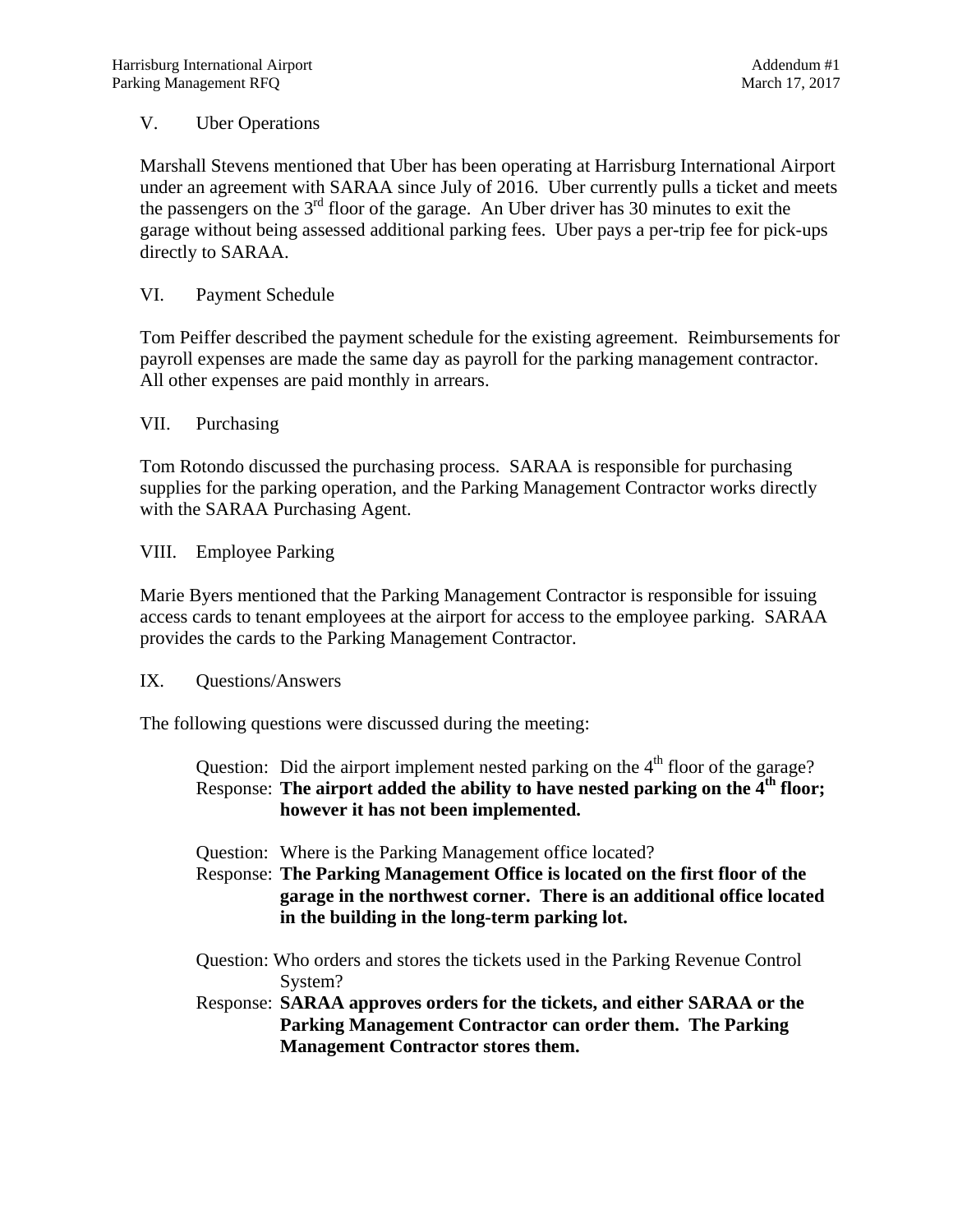Question: Is the current Parking Management Contractor unionized? Response: **No.**

Question: Does the Authority require Pollution Legal Liability insurance coverage for this agreement?

Response: **No.**

- Question: Who owns and receives the revenue for the luggage carts?
- Response: **The Parking Management Operator currently owns and receives the revenue for the luggage carts.**
- Question: Is the Parking Revenue Control System PCI compliant, and is the Authority responsible for this compliance?
- Response: **The system is PCI compliant. The Authority is responsible for PCI compliance within the system. The Parking Management Operator is responsible for PCI-compliance practices within their own staff.**
- Question: Is fuel for the shuttle buses available at the airport?
- Response: **Yes. The Authority provides the fuel for the buses.**
- Question: Is there a specific DBE goal for the agreement?
- Response: **No. DBE participation is encouraged.**
- Question: Can a Respondent submit financial statements in a separate envelope as part of the RFQ process?
- Response: **Yes as long as they submit at least 5 copies of the financial statements. SARAA will attempt to keep financial information confidential as part of the selection process, and SARAA will notify Respondents of any Right to Know request that would include the financial information. SARAA will comply with Pennsylvania Right to Know laws.**
- Question: Is a Performance Bond required as part of the RFP process? Response: **No.**
- Question: Where are the shuttle pick-up locations?
- Response: **The terminal pick-up/drop-off location is in the middle of the curb. The pick-up/drop-off locations in the long-term parking lot are located in shelters throughout the lot.**
- Question: Exhibit 8 requests a budget . If a Respondent is selected for the short list to prepare a budget, should that budget cover one year or the anticipated five-year term of the initial agreement?
- Response: **The budget should be for one year only; however, the management fee for all five years should be proposed.**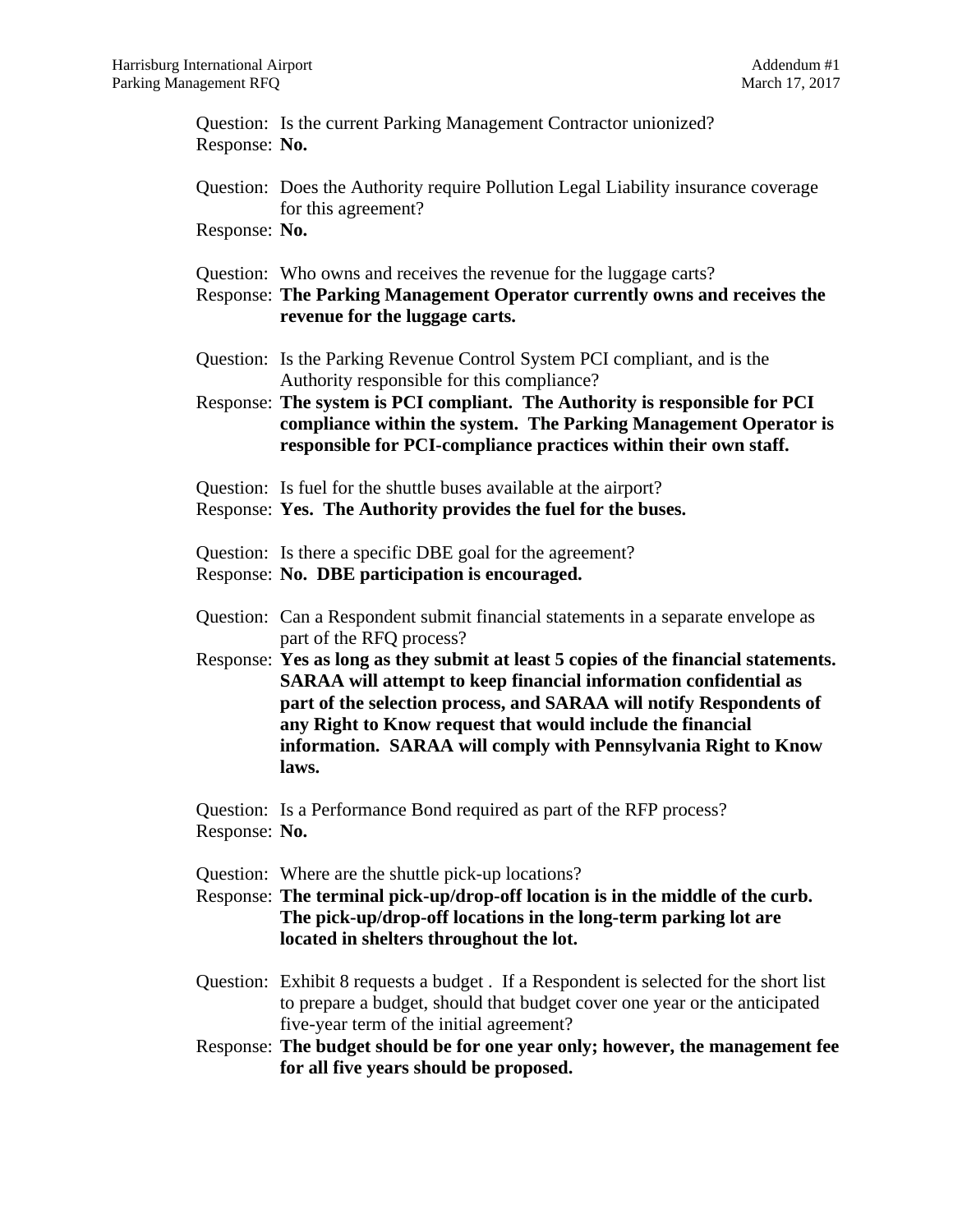Question: The RFQ requests a list of parking facilities operated by the Respondent in the last 10 years. Can this list be limited to facilities at airports if that list is too large?

Response: **Yes.**

Question: What information in the RFQ shall fall under the 30-page limit specified in Section 3.05 (2)?

Response: **The following requested information is included in the 30 page limit:** 

**Section 3.05 (2) Exhibit 7, pages 6, 8, and 9** 

**The following requested information is not included in the 30 page limit:** 

**Section 3.05 (1) Section 3.05 (3) Exhibit 7, pages 1-5 and 7**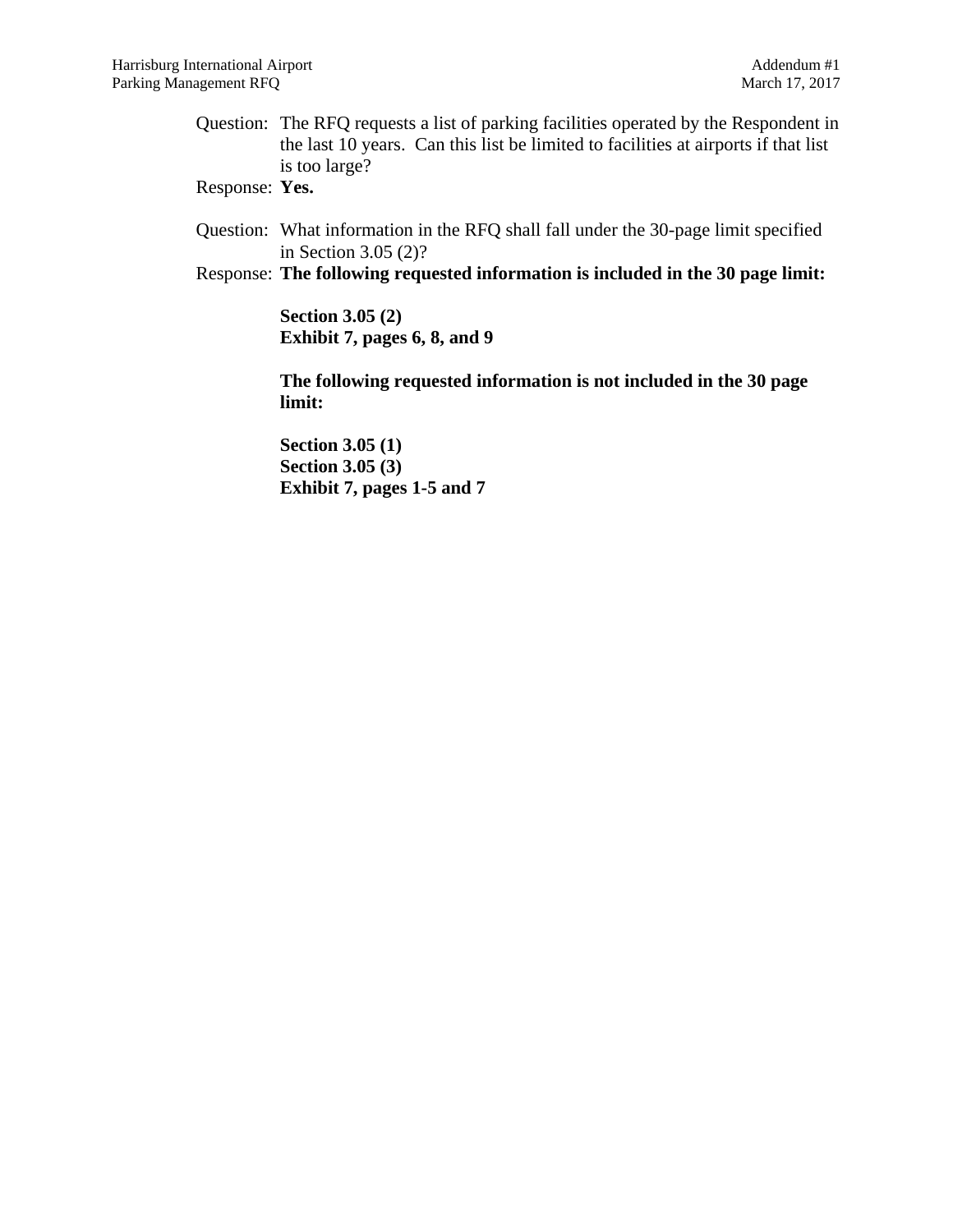#### X. Written Questions and Answers

The following questions were submitted in writing prior to 4 pm on Monday, March 13:

- Question: Page 8, section 3.08 encourages SBE/DBE's to participate in the RFP process. Does the current operator subcontract or joint venture with any SBE/DBE or ACDBE? If so, in what percent and will the Authority provide a copy of the annual ACDBE compliance report?
- Response: **SARAA is not aware of any SBE/DBE subcontracting by the current operator. The Authority is currently updating the plan/reports for 2015 and 2016 and will provide the information when it is available.**
- Question: Please provide a three year maintenance history including costs on the FAPD PARCS.
- Response: **2014: \$28,245.88 2015: \$56,978.51 2016: \$24,462.06 These costs include preventive maintenance agreements, remote and on-site service calls, and custom report request preparation. SARAA pays all costs for the PRCS maintenance directly to Richard N. Best Associates.** 
	- Question: Please provide a three year maintenance history including costs on the luggage rack system.
	- Response: **We are assuming that this question refers to the luggage carts. SARAA does not maintain these records. Estimates of these costs will be provided to the firms on the short list if necessary to prepare the proposal.**
	- Question: Who is the manufacturer and maintenance representative for the luggage rack system?
	- Response: **We are again assuming this question refers to the luggage carts. The carts are wholly-owned by the current Operator. They appear to have been manufactured by Wanzl.**
	- Question: Please provide a three-year history of costs of snow and ice removal by outside contractors (paid by current parking/shuttle operator and reimbursed by SARAA).
	- Response: **The attached expense budget line for Snow Removal includes only the work performed by outside contractors.**
	- Question: Please provide a three-year history of costs of grounds and landscape work by outside contractors (paid by current parking/shuttle operator and reimbursed by SARAA).
	- Response: **The current operator does not contract any grounds maintenance.**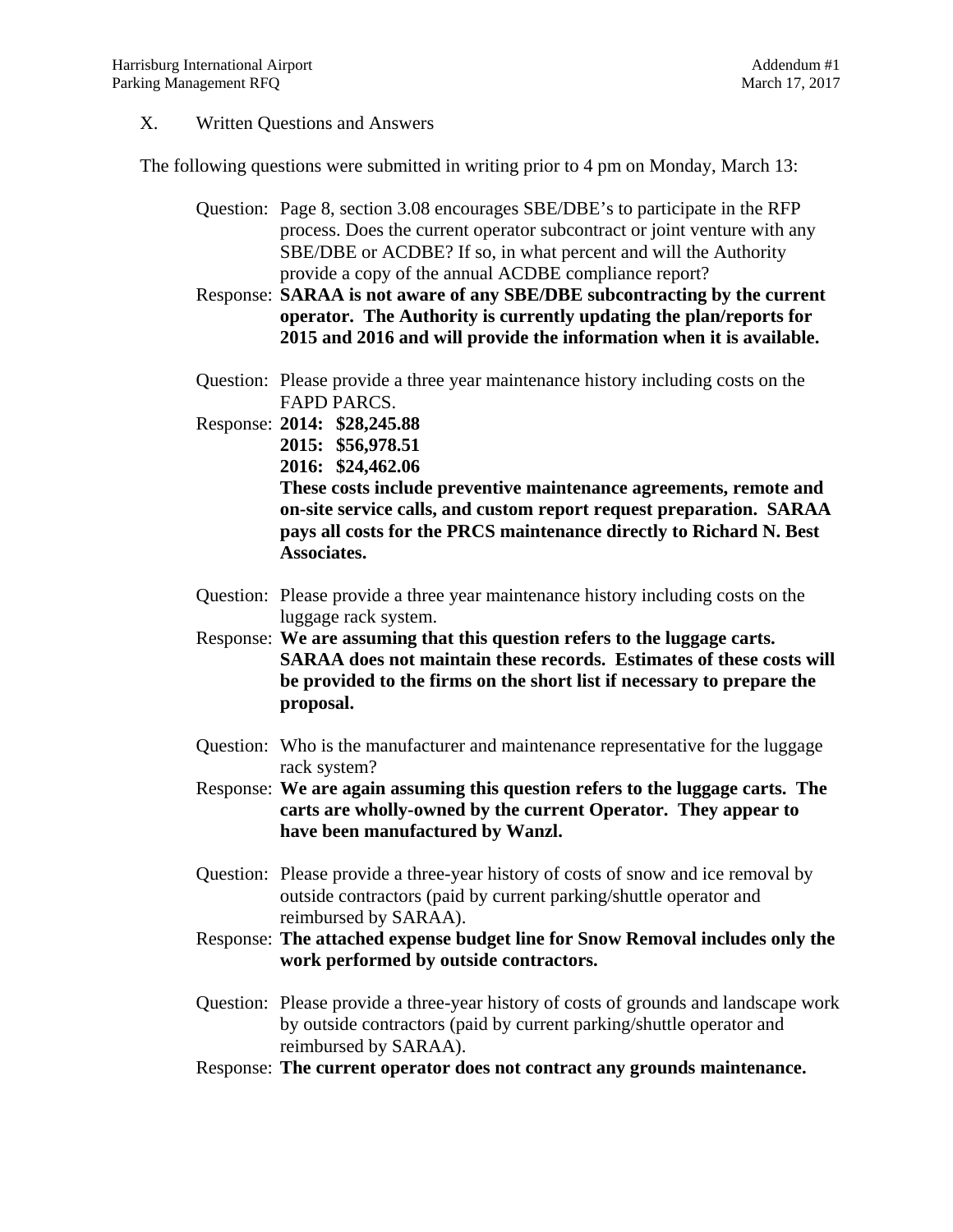- Question: 5.02 and 6.03 of the draft agreement seem to conflict with RFP on Operator's responsibilities to maintain PARCS. Please clarify. Response: **We are not sure what specific items of the two paragraphs conflict. The draft agreement is subject to negotiation between the successful Respondent and the Authority.** Question: What type of auditing is required by the Operator or third party?
- **The Operator must have internal auditing procedures and other proper controls. The agreement provides for external audits by the Authority.**
- Question: Please provide a three-year history of the operating budget and actual expense performance.
- Response: **A three-year expense history is attached.**
- Question: I see no requirements for bid or performance bond. However, page 27, Section 13.02. Remedies states you will forfeit the bond as liquidated damages. Please clarify the bonding situation.
- Response: **The reference to the bond in the agreement is incorrect. No bond is required. The agreement will be corrected prior to execution.**
- Question: Please provide the actual staffing schedule currently in place by the parking operator.

Response: **The current operator's staffing schedule is irrelevant to the RFQ. The selected Respondent will be responsible for developing a schedule to provide appropriate coverage 24 hours a day that meets the demands of the passenger traffic.**

- Question: Exhibit 7 requires respondents to list all parking facilities managed and/or operated for the past ten years. This list could include hundreds of properties. Can the list be shortened to just airport properties? Additionally, does the Airport want respondents to list current clients it has served in the past ten years or all clients to include those terminated within the past ten years?
- Response: **Listing only airport clients is acceptable. The list should include all clients in the past ten years, including those terminated in that period.**
- Question: Please confirm we are only to submit the information requested in Exhibit 7 for the initial submittal on March 22nd.
- Response: **Please see the final question in Section IX of this document for the response to this question.**
- Question: Do the forms in the pages  $1 5$  and page 7 of Exhibit 7 count in the page limit to be submitted on March 22nd as well?
- Response: **Please see the final question in Section IX of this document for the response to this question.**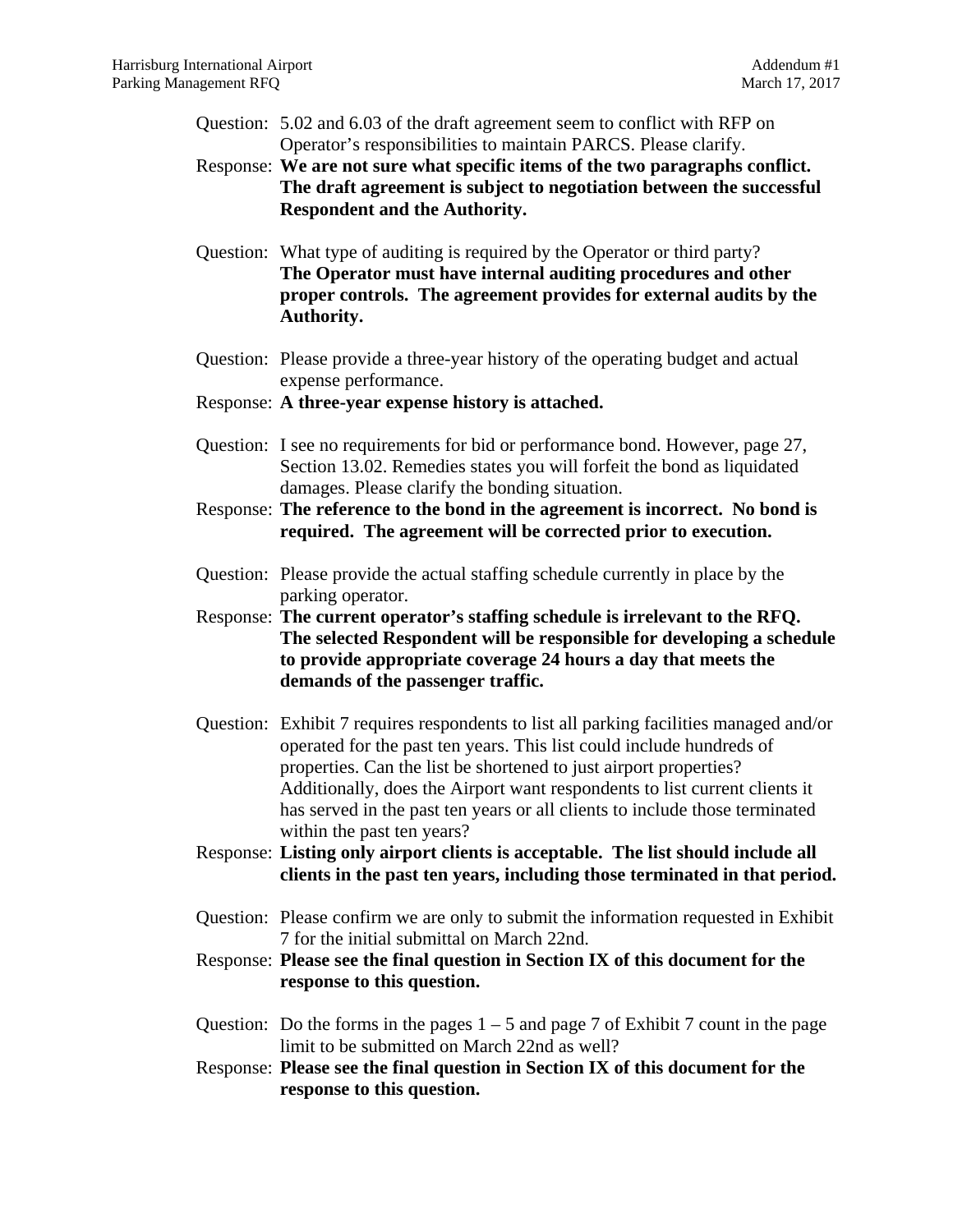Question: Please confirm we should not submit a budget on March 22nd. Response: **No budget should be submitted on March 22nd.**

- Question: Please confirm the 3 years of financial statements requested do not count in the page limit?
- Response: **Please see the final question in Section IX of this document for the response to this question.**
- Question: In regards to Exhibit 7, Qualifications Questionnaire, you are asking for a listing of our locations under our management. We manage thousands of properties across the U.S so it would not be possible to list them all. Can this request be modified? And does this count in the 30 page limit?
- Response: **The list can include only airport clients, but must include all airport clients managed in that period of time, including any clients with agreements that have terminated in the 10-year period.**
- Question: Please confirm the executive summary limit of 3 pages is outside of the 30 page limit.
- Response: **The executive summary is separate from the 30-page limit.**
- Question: Exhibit 7 requests a narrative of our qualifications, management plan including revenue control and record keeping, customer service summary and financial ability. This section is limited to 30 pages. This is a substantial amount of information to provide. We request this page limitation please be increased.
- Response: **We believe that 30 pages is adequate to summarize the information requested.**
- Question: Section 3.0.5 statement structure has a different outline than Exhibit 7. While there are some similarities to both there are also distinctive differences so should we answer both?
- Response: **Yes.**
- Question: Page 9 of Exhibit 7 has requested a considerable amount of information that is not mentioned on page 7 section 3.0.5, #2 of the RFQ. Please confirm these are also outside of the 30 page limit.
- Response: **Please see the final question in Section IX of this document for the response to this question.**

Question: May we add a Table of Contents outside the page limits? Response: **Yes.**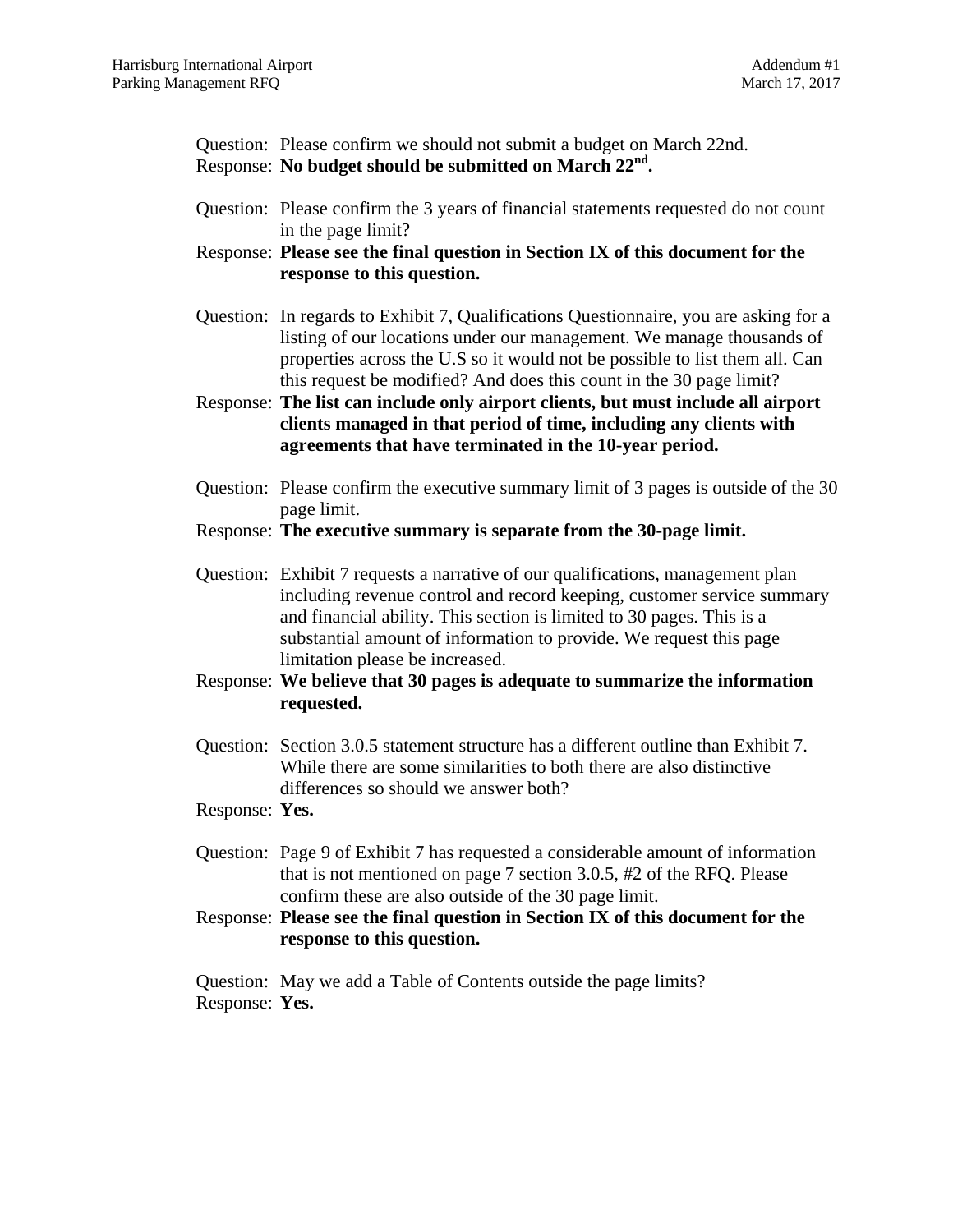- Question: Will there be a separate Q&A process for the RFP bid process (the 2nd stage of this process) for those short listed? If not the following are questions we are including in preparation of that second step.
- Response: **Yes. SARAA will attempt to answer these questions in this document; however, some answers may be deferred to the RFP process.**
- Question: Please confirm this is a fully reimbursable management contract.

Response: **The proposed agreement is a reimbursable management contract; however, there are items that are not reimbursable as defined in the RFQ/RFP and sample agreement.**

- Question: To have an apples to apples financial bid are you requiring everyone to replace all the carts and stations? If so please provide the exact specifications for budgeting purposes if this is to be included in the cost proposal.
- Response: **If necessary, further detail on the luggage carts will be provided for the RFP process.**
- Question: Please provide a detailed staffing schedule, by position including hourly and salaried personnel, for the current Parking and Shuttle operations, including subcontractors.
- Response: **The current operator's staffing schedule is irrelevant to the RFQ. The selected Respondent will be responsible for developing a schedule to provide appropriate coverage 24 hours a day that meets the demands of the passenger traffic.**
- Question: What is the lease cost per bus for budgeting purposes?
- Response: **\$1 per bus.**
- Question: Do employees park for free while working? If not what do they pay?
- Response: **Employees park for free, though they have the option to park in the garage for a fee (currently \$30 per month plus tax). Employees without an airport-issued badge are required to pay a refundable deposit to get an access card.**
- Question: Please provide specs for snow removal for budgeting purposes.
- Response: **The Parking Management Operator (or subcontractor) is responsible for keeping the garage, long-term lot, and employee lot (but not the Administrative Lot) operational during a snowstorm and cleared of snow after the storm. Snow may be piled in surface lots if sufficient space is available; otherwise, snow must be removed from the lot. The Operator/subcontractor may use salt/cinders provided by SARAA in surface lots but must use only approved chemicals provided by SARAA in the parking garage. The Operator/subcontractor is currently not permitted to plow/remove snow on the 4th floor of the garage, which is closed during the winter season.**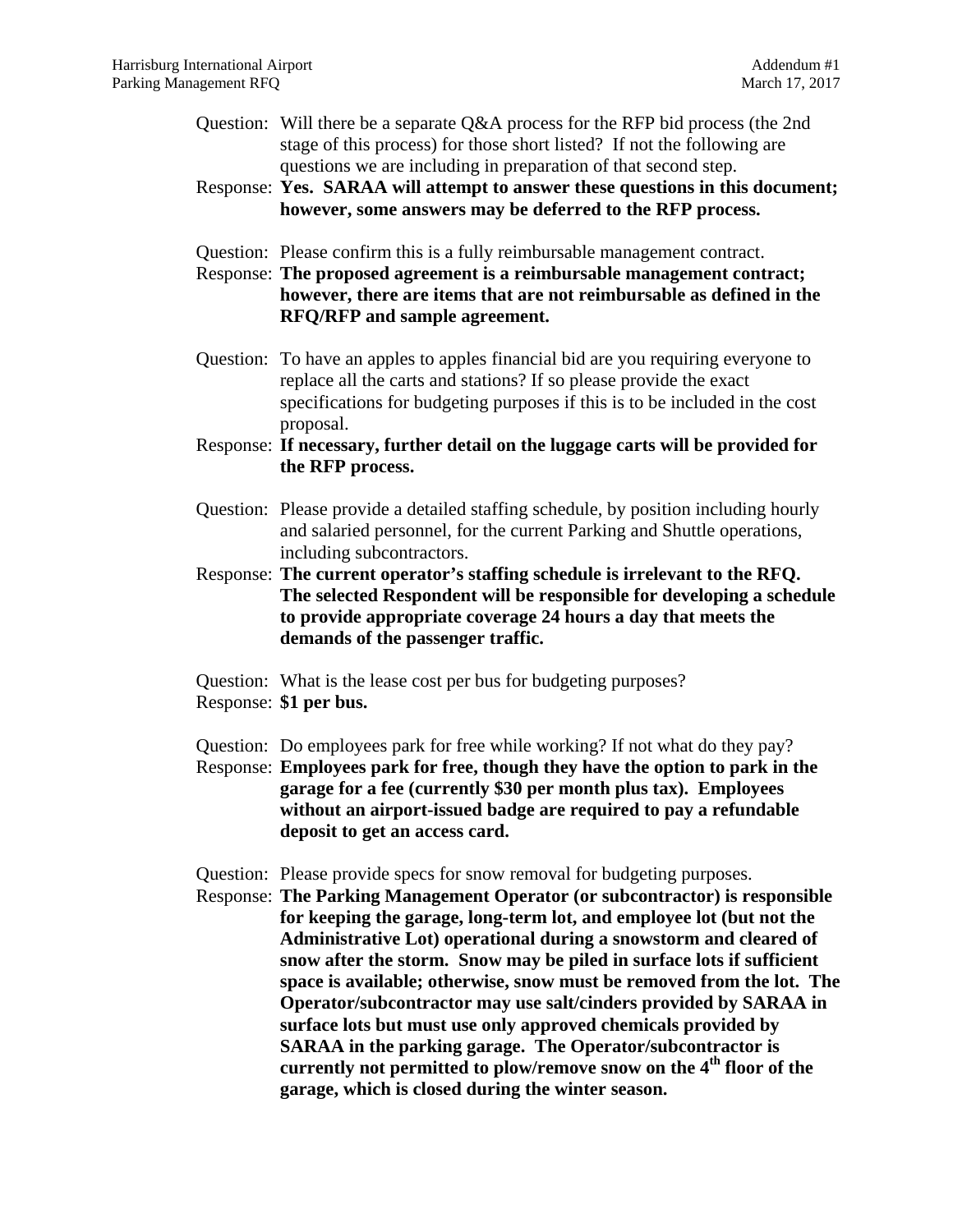| Question: What company is currently providing the snow removal services for the<br>parking operations?                                                                                                                                                                                                                                                                                                                                                              |
|---------------------------------------------------------------------------------------------------------------------------------------------------------------------------------------------------------------------------------------------------------------------------------------------------------------------------------------------------------------------------------------------------------------------------------------------------------------------|
| <b>Response: Waggoner Construction</b>                                                                                                                                                                                                                                                                                                                                                                                                                              |
| Question: Please provide the last 2 years of operating expenses line item by line<br>item.                                                                                                                                                                                                                                                                                                                                                                          |
| Response: A three-year expense history is attached.                                                                                                                                                                                                                                                                                                                                                                                                                 |
| Question: What is the amount of fines paid by the operator for the past 3 years<br>broken down by year?                                                                                                                                                                                                                                                                                                                                                             |
| Response: No fines have been assessed to the operator in this period.                                                                                                                                                                                                                                                                                                                                                                                               |
| Question: Please confirm what, if any, routine or non-routine maintenance functions<br>Proposer is responsible for providing directly or with subcontractor and<br>should budget for including but not limited to power washing, power<br>sweeping, drain maintenance, concrete repair, landscaping, light<br>bulb/ballast replacement, electrical, elevator/escalator service, life safety<br>systems, HVAC, etc. and frequency of service for budgeting purposes. |
| Response: From the list proposed in this question, the Parking Management<br>Operator is currently responsible for the following services:                                                                                                                                                                                                                                                                                                                          |
| Power washing of non-rented areas in the garage<br>Power sweeping all managed lots                                                                                                                                                                                                                                                                                                                                                                                  |
| <b>Trash removal in all lots</b>                                                                                                                                                                                                                                                                                                                                                                                                                                    |
| Minor maintenance in all lots<br>Other services, including electrical, HVAC, elevator/escalator, life<br>safety systems, concrete repair, and drain maintenance are handled<br>by SARAA outside of this agreement.                                                                                                                                                                                                                                                  |
| Question: Should we budget for PARCS maintenance costs? If so please provide the                                                                                                                                                                                                                                                                                                                                                                                    |
| past 2 years cost of PARCS repair and maintenance costs.<br>Response: PARCS maintenance is contracted directly with SARAA. The<br>Parking Management Operator may contact the PARCS maintenance<br>contractor to troubleshoot problems but should get SARAA approval<br>before proceeding with any repairs for which a charge will be<br>incurred.                                                                                                                  |
|                                                                                                                                                                                                                                                                                                                                                                                                                                                                     |
| Question: How is the license plate inventory being performed?<br><b>Response: Employees from the Parking Management Operator manually enter</b><br>the license plates into handheld devices which are then downloaded<br>into the PRCS.                                                                                                                                                                                                                             |
| Question: Please provide a copy of the current Agreement for the parking and shuttle<br>operations management and any addendums.                                                                                                                                                                                                                                                                                                                                    |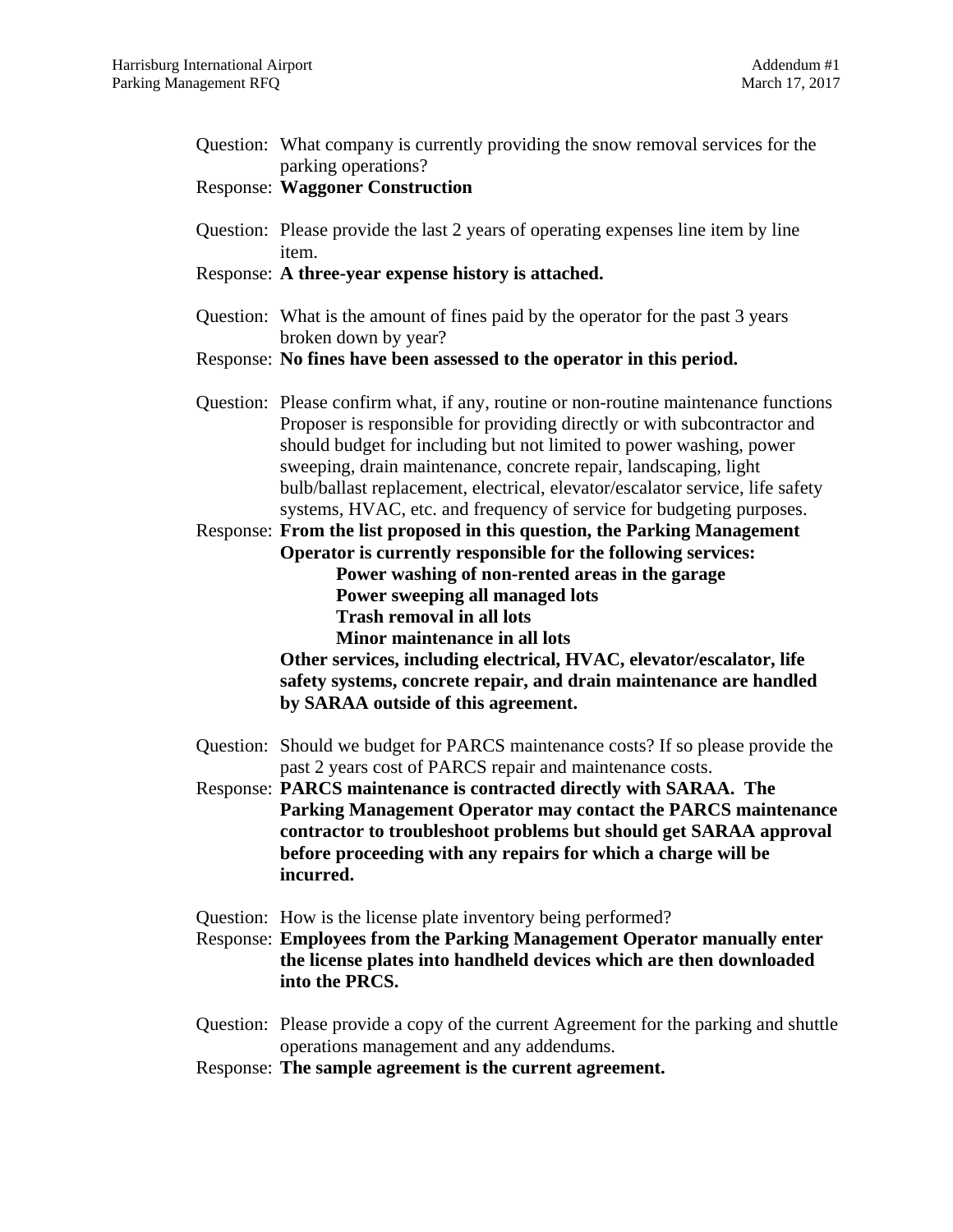- Question: Please confirm what, if any, performance bond will be required of Proposer as part of any agreement.
- Response: **No bond will be required as part of the agreement.**
- Question: Is there currently a financial incentive program in place with the current operator? If so please provide the details of the programs and how much the operator has been paid from the program for the past 2 years.
- Response: **No incentive program is currently in place. SARAA is amenable to discussing incentive programs with the short-list firms.**
- Question: Is there a money count room provided for the operator to count money in? If so is the equipment provided by the Airport or does the operator need to provide?
- Response: **Money counts are performed in a room that is shared with the payroll clerk. The Authority provides the counting equipment.**
- Question: Is there an armored car service for revenue pickup used currently? If so what company currently provides that services and what is the frequency of pickups required?
- Response: **Dunbar currently provides the armored car service. Pick-ups are made once daily Monday-Saturday.**
- Question: Section 11.11. b) Is the Authority willing to accept that our carriers will provide the 30 days' notice but will not agree to send it by certified mail, return receipt? Our GL and GKL carrier will only send notice via email.
- Response: **E-mail notice is acceptable.**
- Question: Section 11.11. a) You require the additional insureds on "all liability policies." Please note that additional insureds can't technically be added to the Umbrella Liability and Excess Liability policies. However, they will be written to follow form so if the primary policy is exhausted, the Umbrella drops down and the additional insured status continues because the Umbrella policy is following the form of the primary policy. Additional insureds also cannot be added to WC/Employer's Liability and Crime/Employee Dishonesty Liability. Please confirm if this is acceptable.
- Response: **The language in the agreement is standard across our contracts. We will work with the selected Respondent and our insurance broker to ensure proper coverage.**
- Question: Please clarify what we submit with the Statement. At the meeting, you indicated that it was Exhibit 7. On page 5, paragraph 2.01 definitions, it says the Statement shall include Exhibit 7 and a separate sealed envelope for the management price and investment plans/ cost. The management fee is included in Exhibit 8 which is part of the Proposal by definition.
- Response: **The information request in Exhibit 8 is only to be submitted by firms selected for the short list.**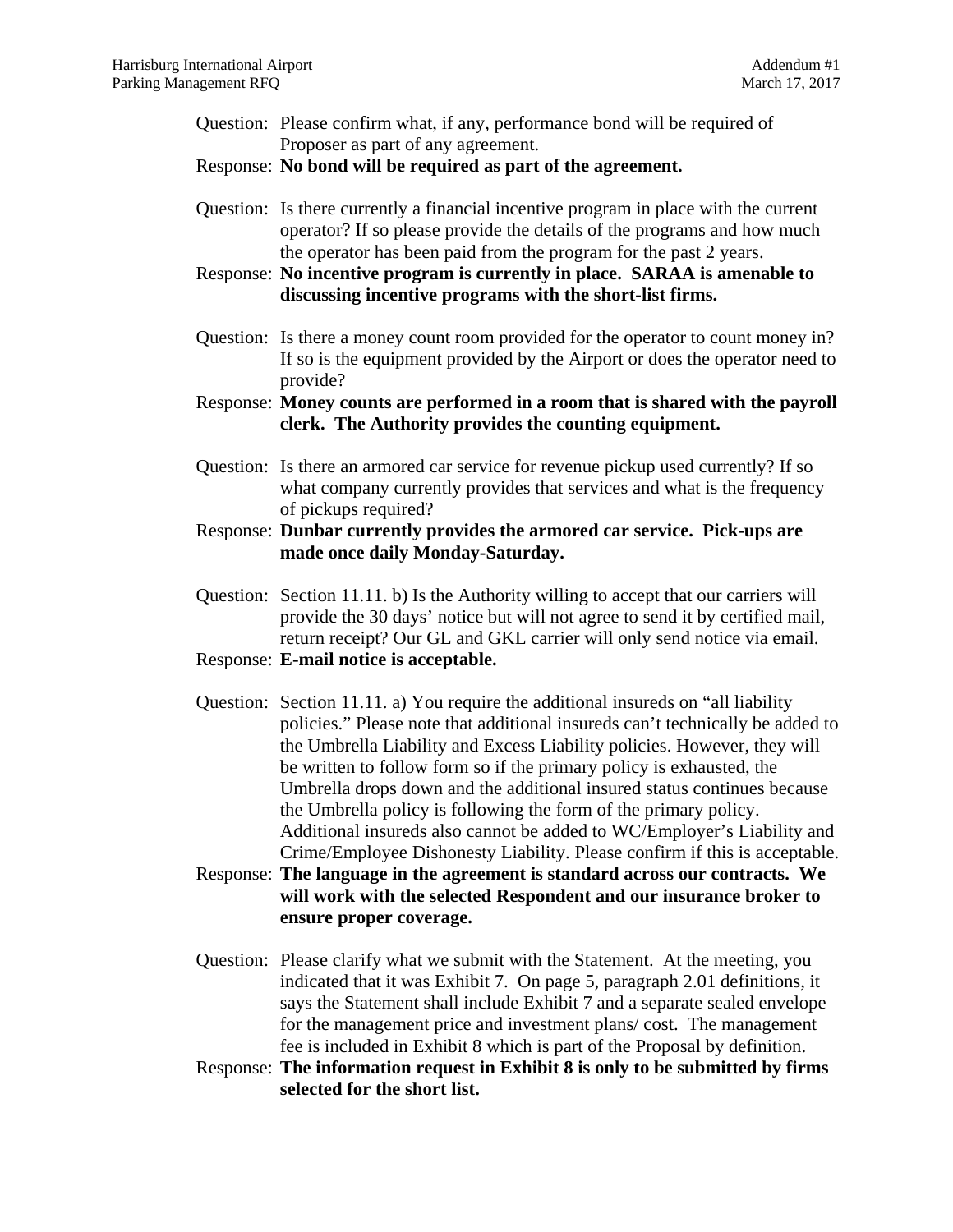Question: RFP – Section 3.05: Please confirm that the 30 page limit applies only to the Management Plan portion of the Proposal, as discussed at the Preproposal meeting.

# Response: **Please see the final question in Section IX of this document for the response to this question.**

- Question: Exhibit 7 Qualifications Questionnaire: Other Facilities Managed (page 7) – for most qualified parking firms, a listing of all parking facilities managed for the past 10 years would be hundreds and in some cases thousands of locations. Would the Authority consider requiring a listing of all Airport parking facilities, and allowing additional locations at the Proposers option? Additionally, would the Authority consider reducing the required period covered to 5 years?
- Response: **A listing of airport parking facilities managed for the past 10 years is acceptable.**
- Question: Exhibit 8 Proposal: Please confirm that Exhibit 8 is to be provided only by those Respondents selected for the Short List, in the Request for Proposal phase of the process.
- Response: **Exhibit 8 is only required from Respondents on the Short List.**
- Question: Exhibit 9 Sample Agreement: Will the successful Respondent be required to provide a Performance/Surety Bond? If so, what amount and will it be a reimbursable expense?
- Response: **No bond is required.**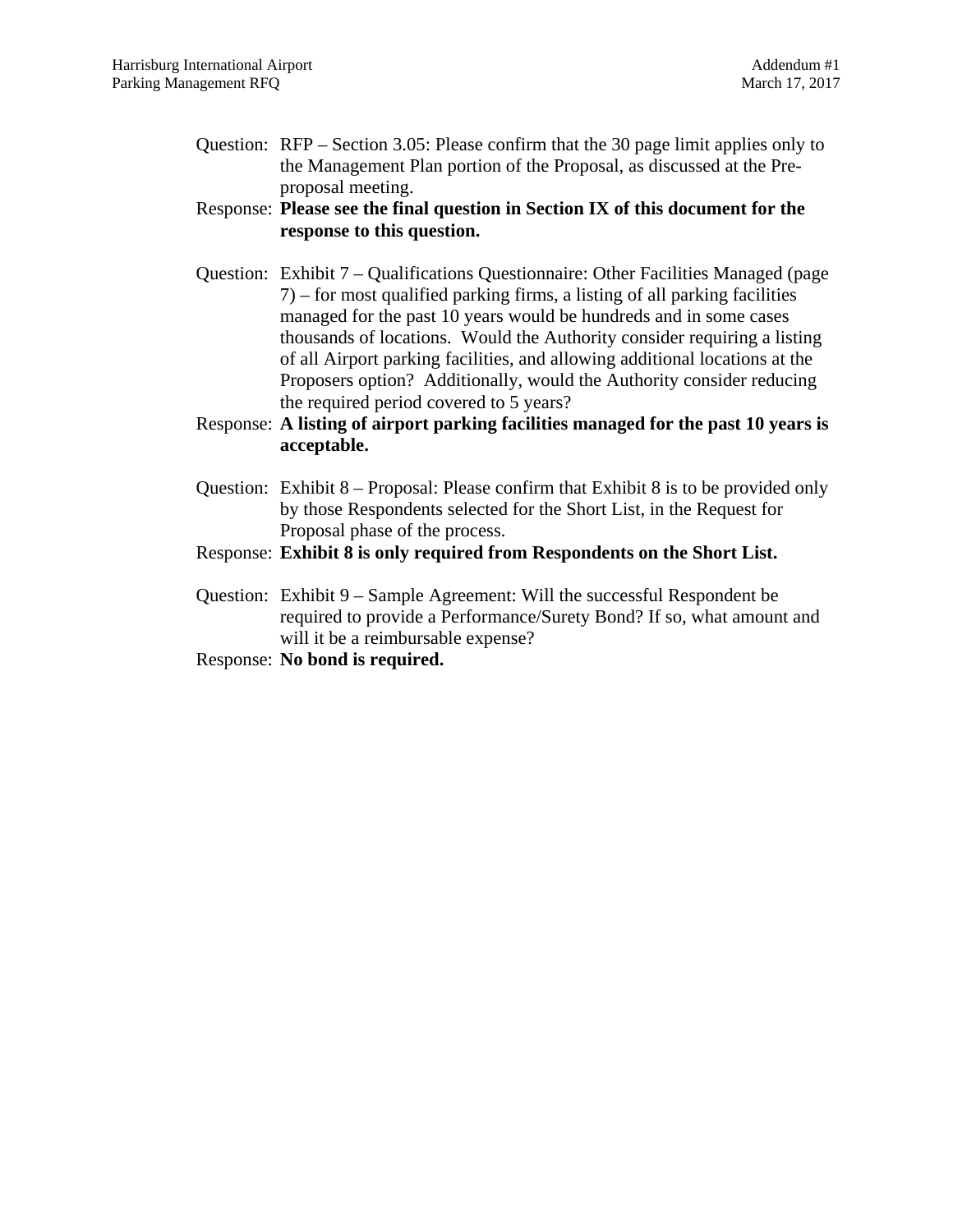# **SIGN-IN SHEET** PARKING MANAGEMENT RFQ PRESUBMISSION HARRISBURG INTERNATIONAL AIRPORT

# **March 9, 2017**

| NAME                   | Company/Address  | E-Mail                                         |
|------------------------|------------------|------------------------------------------------|
| TODD FRENCH            | SPL              | tfrench @ Spplus.com                           |
| MICHAEL COLLINS        | $SP +$           | MACOLLINS @ SPPLUS COM                         |
| BOB REISER             | $5\rho$ +        | RREISER OSPPLUS. COM                           |
| <u>Steve McCormick</u> | Lanier Parking   | smecornick@lunier<br>parking.com<br>blinehart@ |
| BOB LINCHART           | Republic PARKING | republic parking.com                           |
| Chad Carta             | MAPCO Parking    | CCarta @ Mapcoparking.com                      |
| Amy McConnell          | Park 'N Fly      | amcconnell@pnf.com                             |
| Joe Leightner          | LAZ Parking      | jleightne- & lazpurking com                    |
| Michael Cantusr.       | LAZ PARKING      | Mcantucolazparking.com                         |
| Erik Eloe              | ABM Parking      | erik.eloe@cbm.com                              |
| $Rick$ Goldstein       | MAPGO PARKing    | rgoldstein @<br>MADEU PARICING GUM             |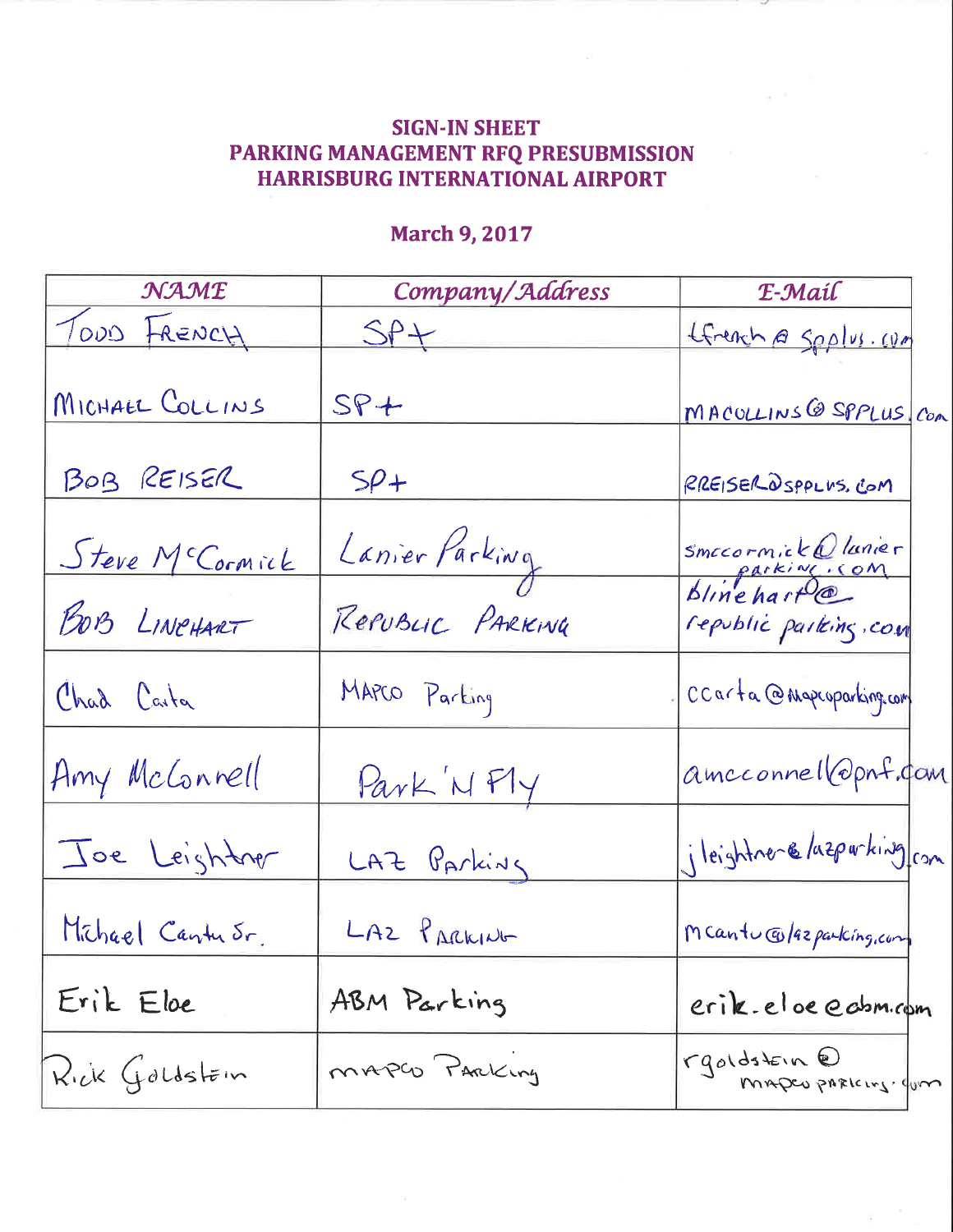| PARKING ACTUAL vs                               |                  |                                             |                      | BUDGETEI                    |                                 | <b>D COMPARISONS</b>                |                               |                                                    |                      |                                                          |                              |                       |
|-------------------------------------------------|------------------|---------------------------------------------|----------------------|-----------------------------|---------------------------------|-------------------------------------|-------------------------------|----------------------------------------------------|----------------------|----------------------------------------------------------|------------------------------|-----------------------|
| GROSS REVENUES(NO TAX)                          | ↔                | <b>DECEM</b><br>506,404.90<br><b>ACTUAL</b> | <b>BER 2016</b><br>↔ | 500,000.00<br><b>BUDGET</b> | ക                               | 6,404.90<br>DIF                     | ക                             | JAN '16 - DEC '16<br>7,450,206.78<br><b>ACTUAL</b> | ↮                    | ↮<br>7,355,000.00<br><b>BUDGET</b>                       | 95,206.78<br>$\frac{DEF}{2}$ |                       |
| PAYROLL & BENEFIT EXPENSES<br>PAYROLL           |                  | 168,016.63                                  |                      | 170,000.00                  | ↮                               | 1,983.37                            | ↮                             | 1,426,607.30                                       |                      | 1,455,000.00                                             | 28,392.70                    |                       |
| PAYROLL TAXES                                   |                  | 14,958.00                                   |                      | 17,527.00                   |                                 | 2,569.00                            |                               | 153, 107.47                                        |                      | 150,010.50                                               |                              | (3,096.97)            |
| WORKERS COMPENSATION                            |                  | 14,910.38                                   |                      | 14,943.00                   |                                 | 32.62                               |                               | 126,547.40                                         |                      | 127,894.50                                               |                              | 1,347.10              |
| GROUP INSURANCE<br>RETIREMENT                   | <del>ഗഗഗഗഗ</del> | 13,232.60<br>4,200.40                       | <del>ഗഗഗഗ</del>      | 13,500.00<br>4,250.00       | <b>69 69 69 69 69</b>           | 267.40<br>49.60                     | <del>00 00 00 <b>00</b></del> | 163,901.80<br>35,665.04                            | <del>ഗ</del> ഗ ഗ ഗ ഗ | <del>ഗ</del> ഗ ഗ ഗ ഗ <b>ഗ</b><br>162,000.00<br>36,375.00 |                              | (1, 901.80)<br>709.96 |
| TOTAL PAYROLL EXPENSES                          |                  | 215,318.01                                  |                      | 220,220.00                  |                                 | 901.99<br>Ч                         |                               | ,905,829.01<br>$\overline{\phantom{0}}$            |                      | 931,280.00<br>$\overline{\phantom{0}}$                   | 25,450.99                    |                       |
| <b>OPERATING EXPENSES</b>                       |                  |                                             |                      |                             |                                 |                                     |                               |                                                    |                      |                                                          |                              |                       |
| Uniforms & Laundry                              |                  | 1,394.53                                    |                      | 000.00<br>$\sim$            | ↮                               | 605.47                              | ↮                             | 25<br>17,850                                       | ↮                    | <del>ഗ</del><br>9,000.00                                 |                              | 1,149.75              |
| Professional Fees                               |                  | (95.00)                                     |                      | 508.00                      |                                 | 603.00                              | ↮                             | 5<br>878.                                          |                      | 6,096.00                                                 |                              | 5,217.93              |
| Recruting Expenses                              |                  | 1,510.42                                    |                      | 242.00                      | ↮                               | ,268.42<br>$\overline{\phantom{0}}$ | ↮                             | 611.23<br>ທົ                                       |                      | 2,904.00                                                 |                              | (2,707.23)            |
| Armored Car Service                             |                  | 875.94                                      |                      | 725.00                      |                                 | (150.94)                            | ↮                             | 56<br>9,568.                                       |                      | 8,700.00                                                 |                              | (868.56)              |
| Snow Removal                                    |                  | 735.00                                      |                      | 00.00<br>$\overline{O}$     |                                 | ,265.00<br>တ                        | ↮                             | SQ<br>114,842.                                     |                      | 40,000.00                                                | (74, 842.50)                 |                       |
| Utilities-Natural Gas                           |                  | 635.17                                      |                      | 700.00                      |                                 | 64.83                               |                               | $\overline{8}$<br>4,352.                           |                      | 8,050.00                                                 |                              | 3,697.19              |
| Telephone Expenses                              |                  | 132.36                                      |                      | 140.00                      |                                 | 7.64                                |                               | 1,600.15                                           |                      | 1,680.00                                                 |                              | 79.85                 |
| General Supplies                                |                  |                                             |                      | 100.00                      |                                 | 100.00                              |                               | 573.59                                             |                      | 1,200.00                                                 |                              | 626.41                |
| Liability Insurance                             |                  | 10,866.12<br>469.26                         |                      | 300.00<br>10,200.00         | <del>00 00 00 00 00 00 00</del> | 169.26)<br>666.12                   | <b>09 09 09 09 09</b>         | 133,338.92                                         |                      | <del>.</del><br>22,400.00                                | (10, 938.92)                 |                       |
| Miscellaneous Expenses<br>Auto Mileage Expenses |                  |                                             |                      | 25.00                       |                                 | (109.41)                            | ↮                             | 1,691.68<br>4,826.01                               |                      | 3,600.00                                                 | (1,226.01)                   |                       |
| Bank service Fees                               |                  | 134.41<br>137.18                            |                      | 125.00                      |                                 | (12.18)                             |                               | 1,674.37                                           |                      | 300.00<br>500.00<br>$\overline{\phantom{0}}$             | (1,391.68)                   | (174.37               |
| Office Supplies                                 |                  |                                             |                      | 100.00                      |                                 | 100.00                              |                               | 3.84<br>$\overline{ }$                             |                      | 300.00                                                   |                              | 286.16                |
| Power Sweeper Rental                            |                  |                                             |                      | Ŧ                           | <del>ഗഗഗഗഗ</del>                | $\cdot$                             | <del>00 00 00 00 00</del>     | $\mathbf{1}$                                       |                      | 6,000.00                                                 |                              | 6,000.00              |
| Repairs & Maintenance - Trucks/Mowers           |                  |                                             |                      | ŧ                           |                                 |                                     |                               |                                                    |                      | 250.00                                                   |                              | 250.00                |
| Repairs & Maintenance - Shuttle Buses           |                  |                                             |                      |                             |                                 |                                     |                               |                                                    |                      | <del>ဟ ဟ</del><br>1,000.00                               |                              | 1,000.00              |
| Management Fee                                  |                  | 5,000.00                                    |                      | 5,000.00                    |                                 | ٠                                   |                               | 60,000.00                                          |                      | 60,000.00                                                |                              |                       |
| <b>TOTAL OPERATING EXPENSES</b>                 | ഗ                | 21,795.39                                   | ഗ                    | 30,165.00                   | ക                               | 8,369.6                             | ↮                             | 356,821.98                                         | ↮                    | မာ<br>282,980.00                                         | (73, 841.98)                 |                       |
| <b>TOTAL EXPENSES</b>                           | ↮                | 237, 113.40                                 | ↮                    | 250,385.00                  | ↮                               | 13,271.60                           | ക                             | 2,262,650.99                                       | ↮                    | ↮<br>2,214,260.00                                        | (48, 390.99)                 |                       |
|                                                 |                  |                                             |                      |                             |                                 |                                     |                               |                                                    |                      |                                                          |                              |                       |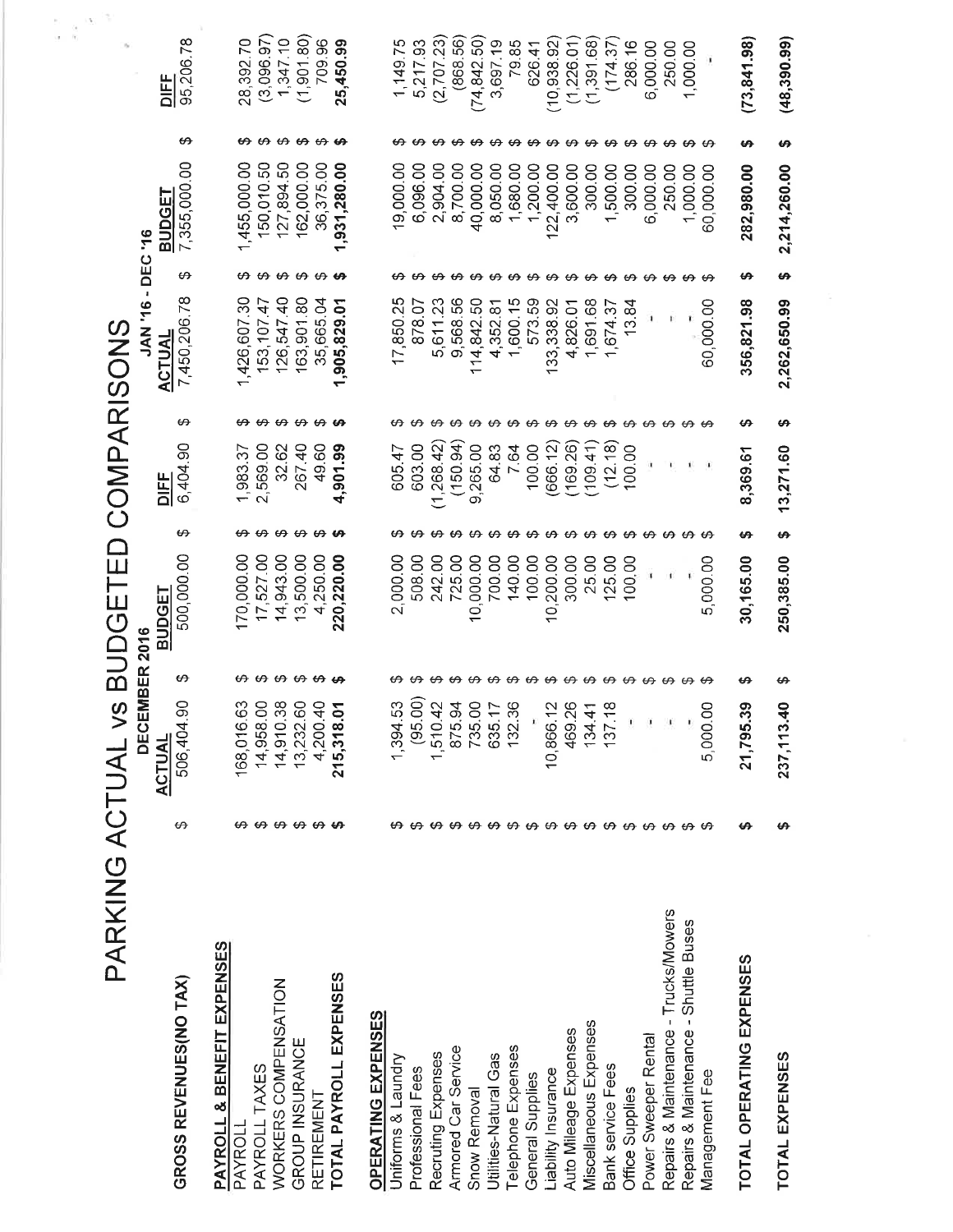|                                       |                                                                   | PARKING ACTUAL vs                                                           |                                  | $\Xi$<br><b>BUDGET</b>      | HARRISBURG INTERNATIONAL AIRPOR                       | COMPARISONS                                                                                                         |                                    |                                   |                          |
|---------------------------------------|-------------------------------------------------------------------|-----------------------------------------------------------------------------|----------------------------------|-----------------------------|-------------------------------------------------------|---------------------------------------------------------------------------------------------------------------------|------------------------------------|-----------------------------------|--------------------------|
|                                       |                                                                   | DECEMBER 2015                                                               |                                  |                             |                                                       | JAN '15 - DEC '15                                                                                                   |                                    |                                   |                          |
| GROSS PARKING REVENUES(NO TAX)        | ക                                                                 | 470,731.14<br><b>ACTUAL</b>                                                 | ↔                                | 525,000.00<br><b>BUDGET</b> | (54, 268, 86)<br>DIFF<br>ക                            | 7,577,130.03<br><b>ACTUAL</b><br>↮                                                                                  | 7,558,000.00<br><b>BUDGET</b><br>ക | ↮                                 | 19,130.03<br><b>DIFF</b> |
| PAYROLL & BENEFIT EXPENSES            |                                                                   |                                                                             |                                  |                             |                                                       |                                                                                                                     |                                    |                                   |                          |
| PAYROLL                               | ↮                                                                 |                                                                             |                                  | 111,461.52                  | (53, 809.08)<br>↮                                     | 1,460,015.09<br>↮                                                                                                   | 1,449,000.00<br>↮                  |                                   | (11, 015.09)             |
| PAYROLL TAXES                         | $\sum_{i=1}^n \sum_{j=1}^n \hat{c}_j$                             |                                                                             |                                  | 14,423.04                   | 548.83                                                | 150,507.73                                                                                                          | 187,500.00                         |                                   | 36,992.27                |
| WORKERS COMPENSATION                  | $\boldsymbol{\omega}$ $\boldsymbol{\omega}$ $\boldsymbol{\omega}$ |                                                                             | <del>00 00 00 00 <b>00</b></del> | 8,146.08                    | 561.74)<br>ம்<br><b>03 69 69 69 69</b>                | 121,042.22                                                                                                          | 105,900.00<br><b>09 09 09 09</b>   |                                   | (15, 142.22)             |
| GROUP INSURANCE                       |                                                                   |                                                                             |                                  | 13,500.00                   | 1,109.09                                              | 150,225.61                                                                                                          | 162,000.00                         |                                   | 11,774.39                |
| RETIREMENT                            |                                                                   |                                                                             |                                  | 2,865.20                    | (1, 266.55)                                           | 36,500.28                                                                                                           | 37,250.00                          |                                   | 749.72                   |
| TOTAL PAYROLL EXPENSES                |                                                                   | 165,270.60<br>13,874.21<br>13,707.82<br>12,390.91<br>4,131.75<br>209,375.29 |                                  | 50,395.84                   | (58, 979.45)                                          | 1,918,290.93<br>$\boldsymbol{\vartheta}$ $\boldsymbol{\vartheta}$ $\boldsymbol{\vartheta}$ $\boldsymbol{\vartheta}$ | 941,650.00<br>↮                    | <del>00 00 00 00 <b>00</b></del>  | 23,359.07                |
| OPERATING EXPENSES                    |                                                                   |                                                                             |                                  |                             |                                                       |                                                                                                                     |                                    |                                   |                          |
| Uniforms & Laundry                    |                                                                   |                                                                             |                                  | 2,000.00                    | $\frac{8}{8}$<br>Νi<br>ക                              | 9,140.94<br>ക                                                                                                       | 9,000.00                           | ↮                                 | 140.94                   |
| Audit & Professional Fees             |                                                                   |                                                                             |                                  | 1,077.00                    | (697.60)                                              | 5,163.92                                                                                                            | 18,300.00                          |                                   | 13,136.08                |
| Armored Car Service                   |                                                                   | 1,997.12<br>1,774.60<br>773.59                                              |                                  | 690.00                      | (83.59)                                               | 9,700.34                                                                                                            | 8,280.00                           |                                   | (1,420.34)               |
| Snow Removal                          |                                                                   |                                                                             |                                  | 10,000.00                   | 10,000.00                                             | 31,605.00                                                                                                           | 35,000.00                          |                                   | 3,395.00                 |
| Utilities-Natural Gas                 |                                                                   |                                                                             |                                  | 700.00                      | (198.91)                                              | 7,338.70                                                                                                            | 8,050.00                           |                                   | 711.30                   |
| Telephone Expenses                    |                                                                   | 898.91<br>131.88<br>10,178.91<br>10,178.91                                  | <del>.</del>                     | 140.00                      | <del></del><br>8.12<br><b>00 00 00 00 00 00 00 00</b> | 1,701.04                                                                                                            | 1,680.00                           | <b>69 69 69 69 69 69 69 69 69</b> | (21.04)                  |
| General Supplies                      |                                                                   |                                                                             |                                  | 220.00                      | 186.11                                                | 457.04                                                                                                              | 640.00<br>$\overline{\mathcal{N}}$ |                                   | 2,182.96                 |
| Liability Insurance                   |                                                                   |                                                                             |                                  | 8,600.00                    | 1,578.91                                              | 119,385.92                                                                                                          | 103,200.00                         |                                   | (16, 185.92)             |
| Miscellaneous Expenses                |                                                                   |                                                                             |                                  | 250.00                      | (646.96)                                              | 6,100.31                                                                                                            | 3,000.00                           |                                   | (3, 100.31)              |
| Office Supplies                       |                                                                   |                                                                             |                                  | 100.00                      | 100.00                                                |                                                                                                                     | 300.00                             |                                   | 300.00                   |
| Repairs & Maintenance - Trucks/Mowers |                                                                   | ×                                                                           |                                  |                             | <del>ဟေး ဟေး</del>                                    |                                                                                                                     | 250.00                             |                                   | 250.00                   |
| Repairs & Maintenance - Shuttle Buses |                                                                   |                                                                             |                                  |                             |                                                       |                                                                                                                     | 3,000.00                           |                                   | 3,000.00                 |
| awn Equipment                         |                                                                   |                                                                             |                                  |                             | ×<br><del>ဟ ဟ</del>                                   |                                                                                                                     |                                    |                                   | 収                        |
| Management Fee                        | ക                                                                 | 5,000.00                                                                    |                                  | 5,000.00                    |                                                       | 60,000.00                                                                                                           | 60,000.00                          | မာမာ                              | J.                       |
| TOTAL OPERATING EXPENSES              | ↮                                                                 | 21,685.86                                                                   | ŧΑ                               | 28,777.00                   | ↮<br>7,091.14<br>↮                                    | 260,593.21                                                                                                          | 262,700.00<br>မာ                   | ↮                                 | 2,106.79                 |
| TOTAL EXPENSES                        | မာ                                                                | 231,061.15                                                                  |                                  | 179, 172.84                 | ↮<br>(51,888.31)<br>↮                                 | 2,178,884.14                                                                                                        | 2,204,350.00<br>ക                  | မာ                                | 25,465.86                |
|                                       |                                                                   |                                                                             |                                  |                             |                                                       |                                                                                                                     |                                    |                                   |                          |